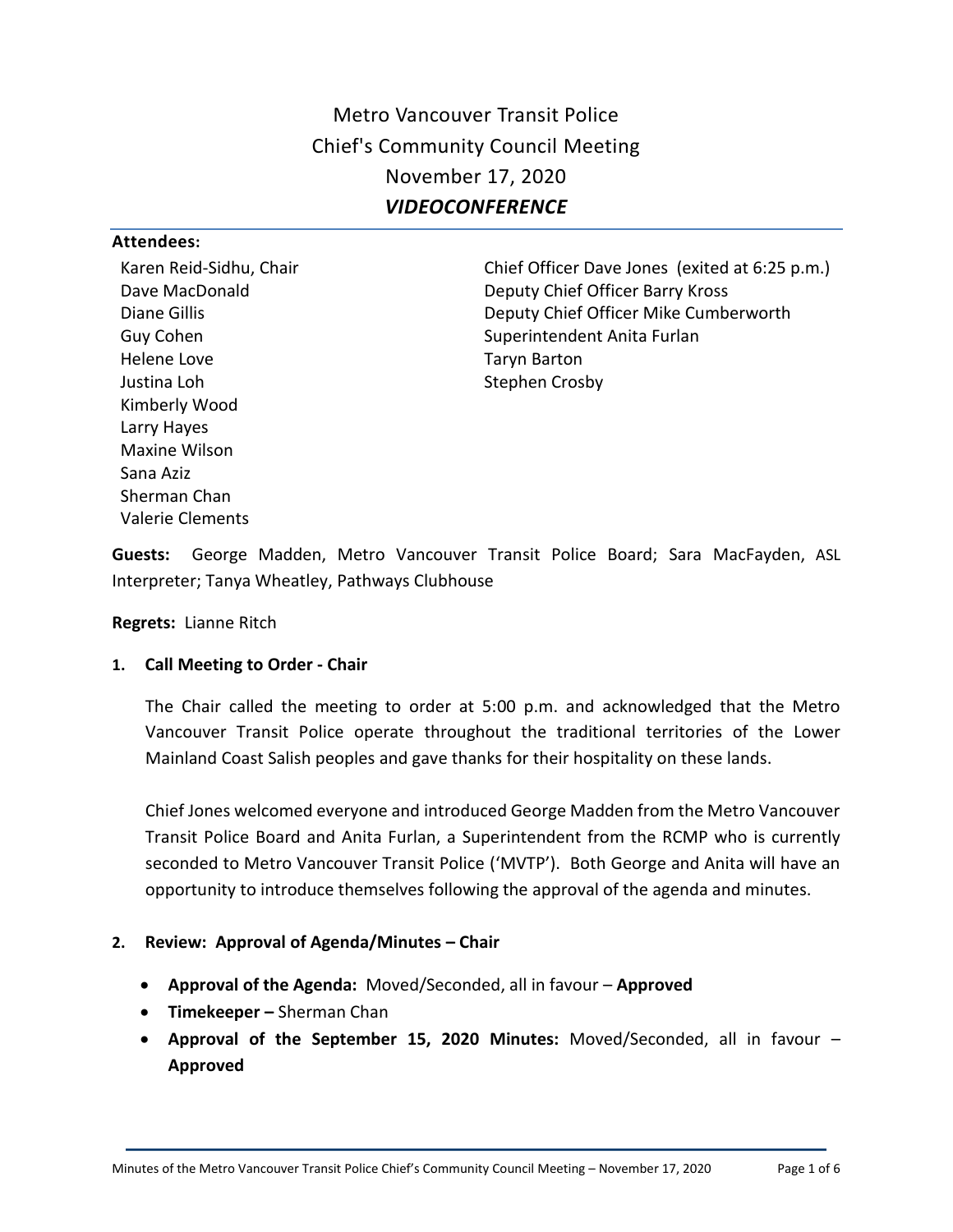# **Introductions:**

George Madden introduced himself. He was recently appointed to the Police Board and is attending tonight's meeting to observe as part of his learning. George briefly outlined his professional background and is looking forward to working with the TPCCC, the Chief, Executive and Board colleagues.

Anita Furlan introduced herself. She has over 22 years of service with the RCMP and had the opportunity to come to MVTP on secondment and be mentored by the Chief and Deputies. She is happy for the opportunity and glad to be attending tonight's meeting.

# **3. Chief's Update**

Chief Jones thanked everyone for continuing to attend the TPCCC meetings by videoconference and provided an update on the following:

# COVID 19

- No known transmission within the transportation network
- TransLink continues to maintain regular service levels, even though ridership is below normal
- Educational based approach in regards to the mandatory mask policy on transit and subsequent enforcement efforts
- Minimizing the risk of exposure to members through PPE and safety protocols around the workplace

Chief Jones answered a question about copper being tested on high-touch transit surfaces on a limited number of trains and busses.

### Year-in-Review

- Record amount of naloxone administered to date
- Key focus on keeping people safe and preventing crime on and around the system
- Continuous work around mental health and ensuring individuals get the assistance they need
- General increase this year on nuisance type calls (property crimes, vandalism, etc.)
- Neighbourhood Police Officers update
- New teams and specialized groups created this year such as the Targeted Mobile Enforcement Team
- Work on a new Strategic Plan has resumed after an initial delay due to COVID

Chief Jones thanked the TPCCC for the value they bring and noted how their contributions and feedback can help form and direct how the MVTP operates. The goal is to improve each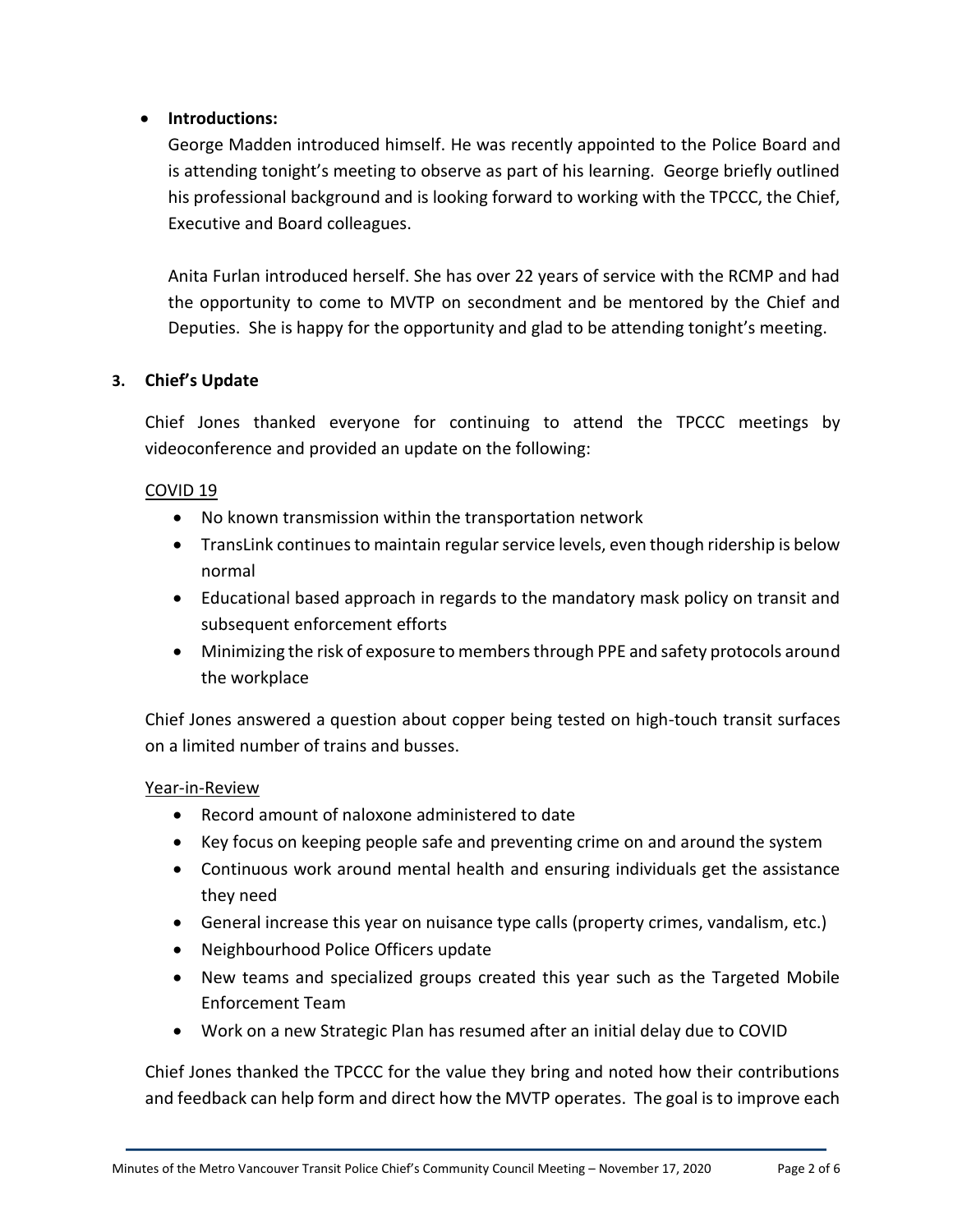and every day. The Chair highlighted some of the work that MVTP is doing in Surrey. Chief Jones provided an update on work being done with Indigenous communities, including a grant to fund the Blue Eagle cadet program.

### **4. Presentation: Burnaby School District – Larry Hayes**

Larry Hayes thanked the TPCCC for the opportunity to present and provide some insight into the Burnaby School District. Larry outlined his professional background. Burnaby has approximately 25, 000 students in the public system as well as approximately 16,000 adult students and 4,000 employees. Many students rely on public transit, especially secondary students. Larry shared some input received from staff on secondary students perceptions of safety on and around the transit system including:

- Burnaby South: Most felt safe, were aware of the texting app and expressed a great deal of comfort with having MVTP on transit and around the stations. Some concerns around people not wearing masks. Also some concerns with the walkway between BC Hydro (Edmonds) and the stadium
- Burnaby Central: Would like to see more police presence at Metrotown as well as on busses.
- Mountain Secondary: Most feel safe when travelling during peak hours, however, the feeling of safety declines when travelling at night. Comfortable with the cleanliness of busses and Skytrains, although some concerns with outdoor seating not being sanitized.

Some students avoid certain stations at night such as Metrotown, Edmonds, Royal Oak and Surrey stations. There was general consensus that it would be beneficial to have increased police or security presence at stations. The TPCCC shared comments about the importance of having students feel safe on and around the transit system. Guy appreciated the feedback pertaining to Metrotown and it may present an opportunity to have a joint initiative between mall security and MVTP. Deputy Chief Cumberworth thanked Larry for the information and requested a copy of the feedback to share with the Community Engagement team. Larry will provide a copy to Taryn to distribute to Deputy Chief Cumberworth and others who expressed interest (Guy, Val, Kimberly and Karen).

# **5. Communications Update – Stephen Crosby**

The TPCCC received an update from Stephen Crosby on recent communications around mandatory mask wearing. A new social media account has been added for the Transit Police K9 Unit highlighting the dogs on patrol. Stephen also provided an update on current communication projects including: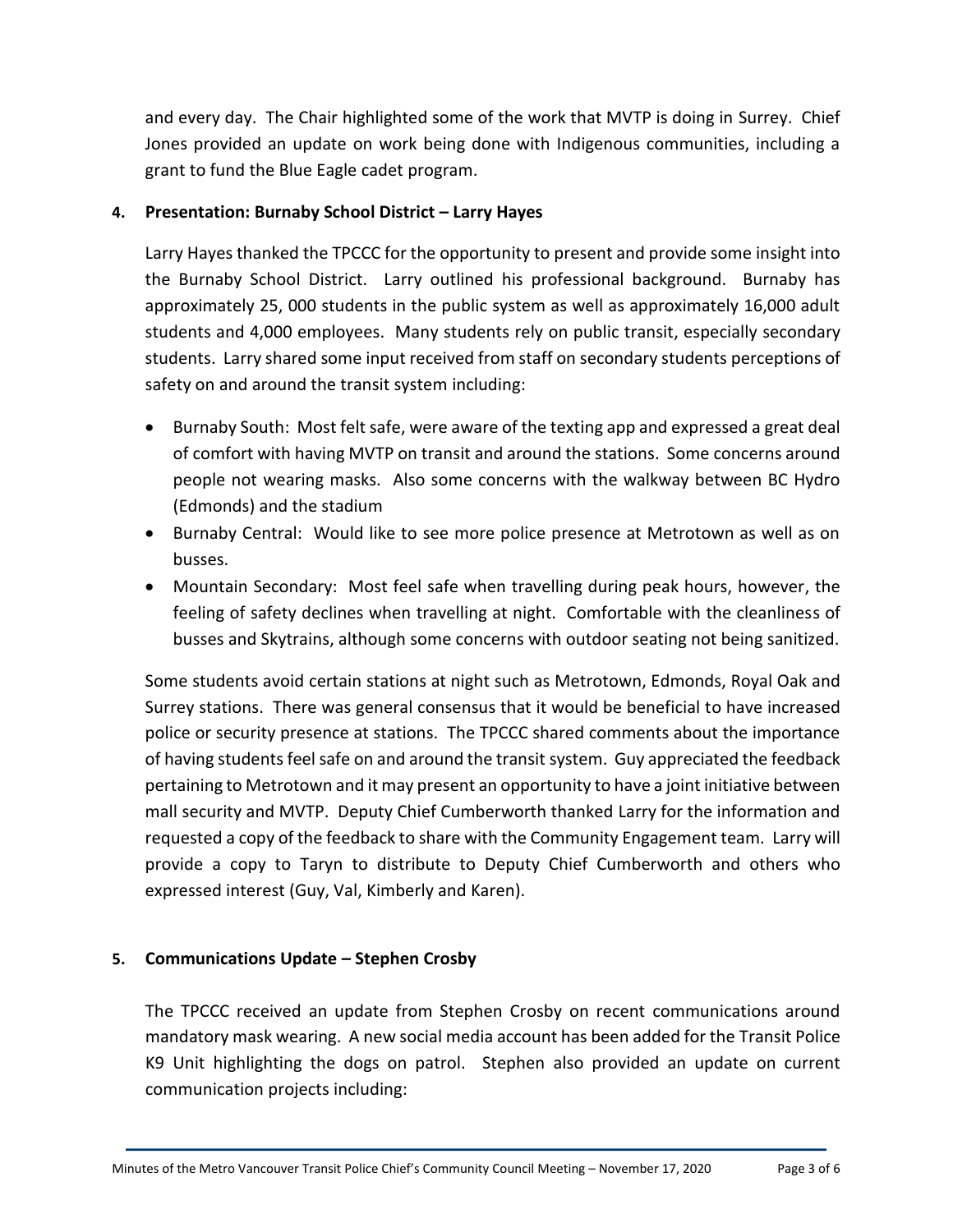- Joint video with IRAYL
- New initiative to engage with people new to transit
- Homeless outreach led by Neighbourhood Police Officers Shipley and Dennis

The Community Engagement Team's ability to do outreach to different groups has been impacted by COVID. If any of the TPCCC's communities are interested in having a presentation or are looking for opportunities to connect, please let Taryn or Stephen know.

### **6. Membership Update – Diane Gillis**

Diane Gillis provided a membership update and noted that there are still a few geographic regions not represented by the TPCCC. Diane also discussed the absence of a student representative. BCIT and UBC have had student reps in the past. The TPCCC was reminded to assign an alternate and Diane will be in contact over the next few months to follow up. Dave MacDonald introduced Tanya Wheatley as his alternate. Tanya is the Program Director at Pathways.

### **7. 2021 Meeting Schedule**

The TPCCC reviewed the 2021 meeting schedule and no objections were made. Calendar invites will be sent out in the near future.

### **8. Roundtable**

Members went around the table to provide an update on current initiatives in their communities:

**Guy**: Outlined challenges being faced at Metropolis such as drug activity and people seeking shelter at night in stairwells and parkades due to the temperature drop. There have also been challenges with shoplifting in regards to the reporting system and long wait times being experienced when calling the non-emergency number.

**Larry:** There is an emergency shelter being developed in partnership with the City of Burnaby. Chief Jones was asked if there will be any impact on MVTP as it is within walking distance of Sperling Station. The Neighbourhood Police Officer for Burnaby will look at a community minded approach to provide support where required.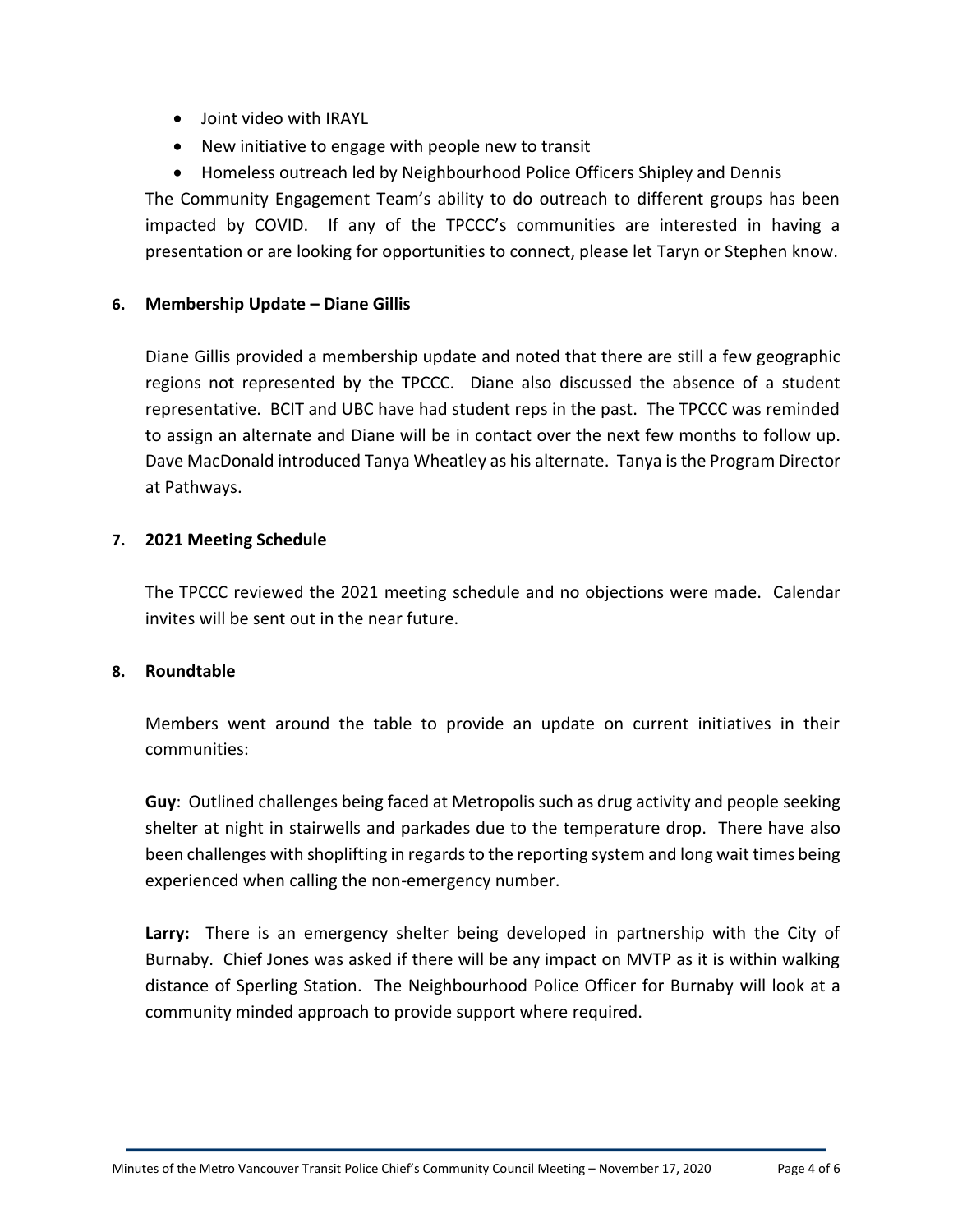**Justina:** People with disabilities are not out on transportation as much as before the pandemic. There are concerns around people not wearing masks and exemptions. DABC is still closed and offering services remotely.

**Sherman**: MOSAIC continues to operate in a hybrid manner. Had a good discussion recently with public health regarding how to disseminate information to newcomers about COVID-19 and mask wearing. Continue to consult with TransLink about workshops for newcomers about how to use transit safely. Have also had a good discussion with Surrey regarding planning for new stations.

**Kimberly:** COVID-19 restrictions have had a huge impact on the deaf community. There have been some issues around masks as it can be very difficult for deaf people to communicate when people are wearing masks.

**Sana:** In person services are suspended and are being provided virtually. Minds in Motion for people living with dementia is in the final stages and will be moved online in the New Year. People living with dementia are being greatly affected by the pandemic with the closing of recreation centers and social isolation has increased with colder weather and higher numbers of cases. Care workers have noticed some decline due to limited social interactions. Work continues on dementia friendly communities across the province.

There was discussion about exemptions for wearing a mask on transit. Stephen advised that TransLink has an exemption card and offered to send some out. TPCCC asked to let Taryn know if they require any.

**Helene:** The field practice program at SFU's Criminolgy department has been temporarily suspended due to the pandemic. Co-op program continues.

**Val:** Thanked MVTP for being part of a video with IRAYL. With more restrictions in place, the video will be a great presentation tool that can be sent out. Will chat with Guy offline about having her team out.

**Dave:** Pathways continues to operate in a hybrid model with a limited number of staff that comes in. This may change with the recent increase in COVID cases. Seeing an increase in people getting jobs which has been great. Glad to see that MVTP presentations can be delivered by Zoom as the transit safety presentations in the past have gone over very well.